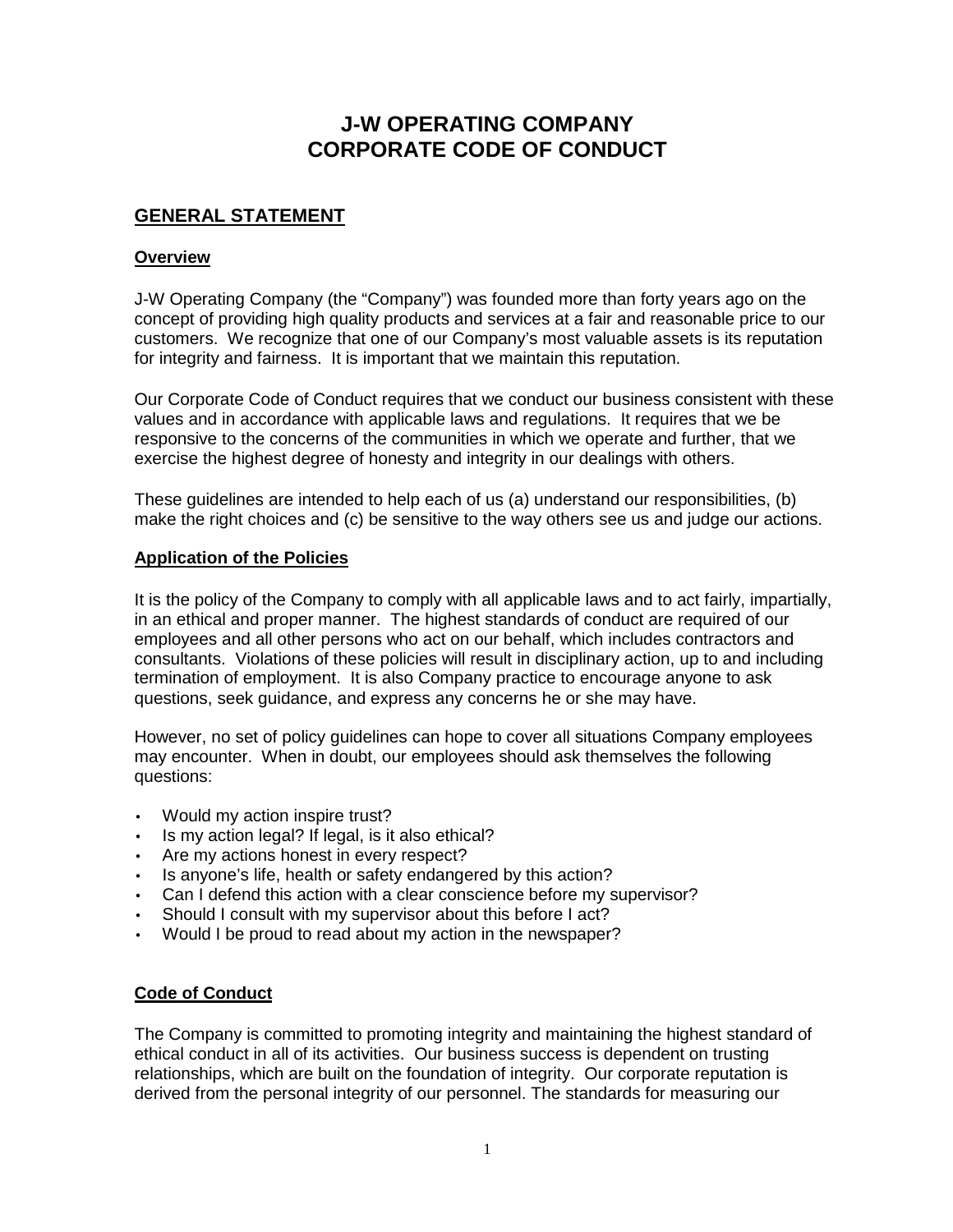success should include:

**Honesty** in communicating within the Company and with our suppliers and customers, while at the same time protecting the Company's confidential information and trade secrets;

**Quality** in our products and services, by striving to provide defect-free products and services to our customers;

**Responsibility** for our words and actions, confirming our commitment to do what we say;

**Compassion** in our relationships with our employees and the communities affected by our business;

**Fairness** to our fellow employees, shareholders, customers and suppliers through adherence to all applicable laws, regulations and policies, and a high standard of behavior; and

**Respect** for our fellow employees, shareholders, customers and suppliers while showing willingness to solicit their opinions and value their feedback.

## **POLICIES AND PRACTICES**

## **Confidential Information**

The Company believes its confidential proprietary information is an important asset in the operation of its business and prohibits the unauthorized use or disclosure of this information. The Company respects the property rights of other companies to their proprietary information and requires its employees to fully comply with both the spirit and the letter of laws and regulations protecting such rights. Success is dependent upon the strict adherence by employees to this policy and all applicable standards and procedures. Proprietary information and trade secrets must be safeguarded in the same way that all other important Company assets are protected.

Information concerning pricing, products and services that are being developed, and other such trade secrets, including information pertaining to any prospective Company acquisition or divestiture, must be held in the strictest confidence, and reasonable prudence and care should be exercised in dealing with such information in order to avoid inadvertent inappropriate disclosure. This information must not be used in any way other than as required in performing employment duties.

All files, records and reports acquired or created in the course of employment are the property of the Company. Originals or copies of such documents may be removed from the Company's offices for the sole purpose of performing the employee's duties to the Company and must be returned at any time upon request.

Information is the lifeblood of any business. Open and effective dissemination of the information is critical to our success. However, much of the information concerning the Company's business activities is confidential. The disclosure of this information outside the Company could seriously damage the Company's interests. Safeguarding the information is everyone's responsibility.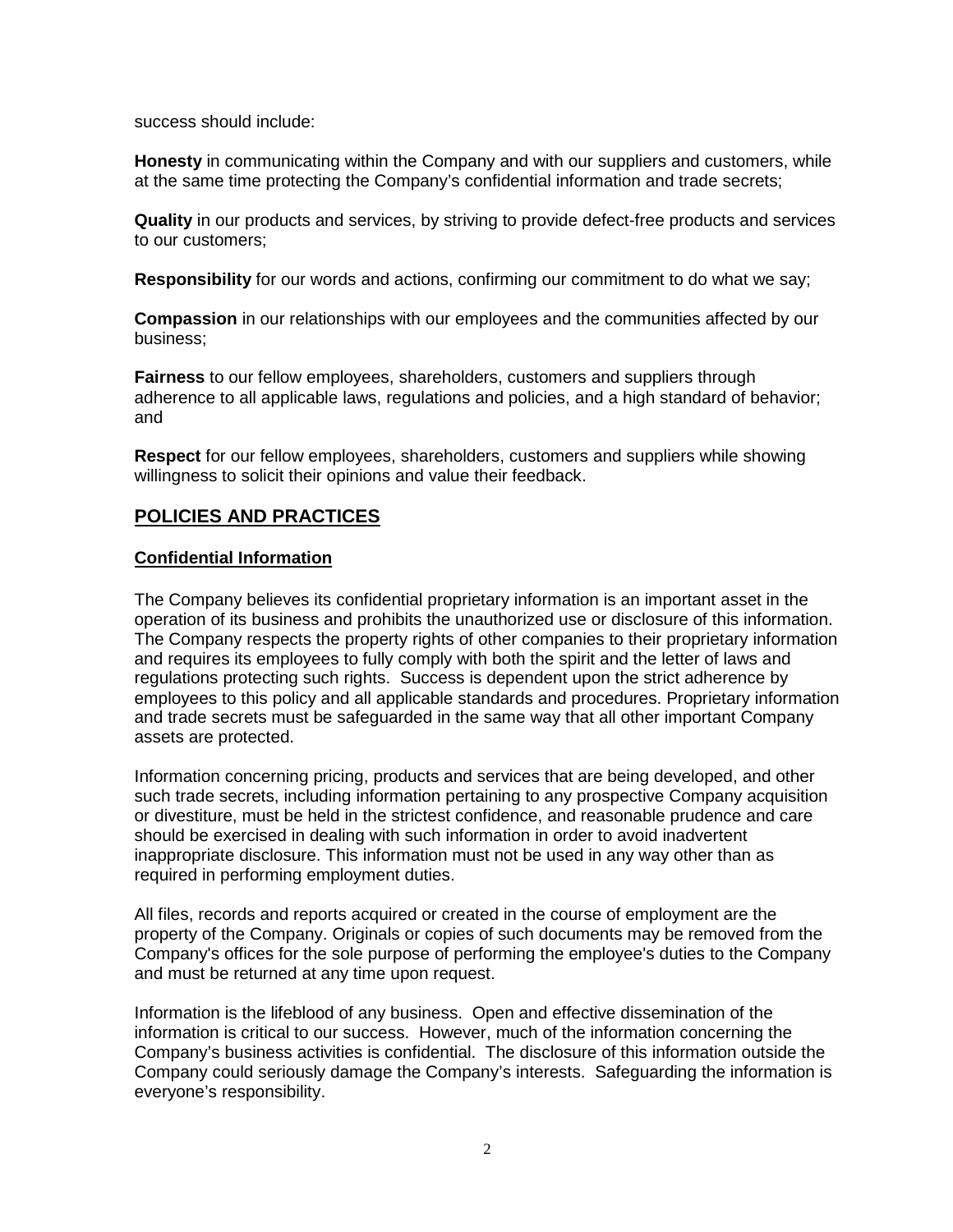To protect this information, it is Company policy that:

- Confidential information of the Company should be disclosed within the Company only on a need to know basis.
- Confidential information of the Company should be disclosed outside the Company only when required by law or when necessary to further the Company's business activities.

We also have an obligation to protect the confidential information provided to us by our customers and suppliers during the course of business. They expect this from us just as we expect it from them.

Employees with any questions regarding disclosure of Company information should contact their supervisor and/or the officer of the company responsible for their business line.

## **Trademarks and Service Marks**

Trademarks and service marks - words, slogans, symbols, logos or other devices used to identify a particular source of goods or services - are important business tools and valuable assets which require care in their use and treatment. No employee may negotiate or enter into any agreement respecting the Company's trademarks, service marks or logos without first consulting the President or the Company's legal counsel. The Company also respects the trademark rights of others and any proposed name of a new product or service intended to be sold or rendered to customers must be submitted to the President or legal counsel for clearance prior to its adoption and use. Similarly, using the trademark or service mark of another company, even one with whom our Company has a business relationship, always requires clearance or approval by the President or legal counsel, to ensure that the use of the other company's mark is proper.

## **Competitive Information**

Collecting information on our competitors from legitimate sources to evaluate the relative merits of their products, services, and marketing methods is proper and often necessary. However, there are limits to the ways information should be acquired. Practices such as industrial espionage and stealing are obviously wrong but so is misrepresenting your identity in the hopes of getting confidential information from a competitor. Any form of questionable intelligence gathering is strictly against Company policy.

#### **Conflicts of Interest**

Company employees have an obligation to give their complete loyalty to the best interests of the Company. They should avoid any action which may involve or appear to involve a conflict of interest with the Company. Employees should not have any financial or other business relationships with suppliers, customers or competitors that might impair, or even appear to impair, the independence of any judgment they may need to make on behalf of the Company. Solicitation of vendors or employees for gifts or donations for personal gain or benefit shall not be allowed.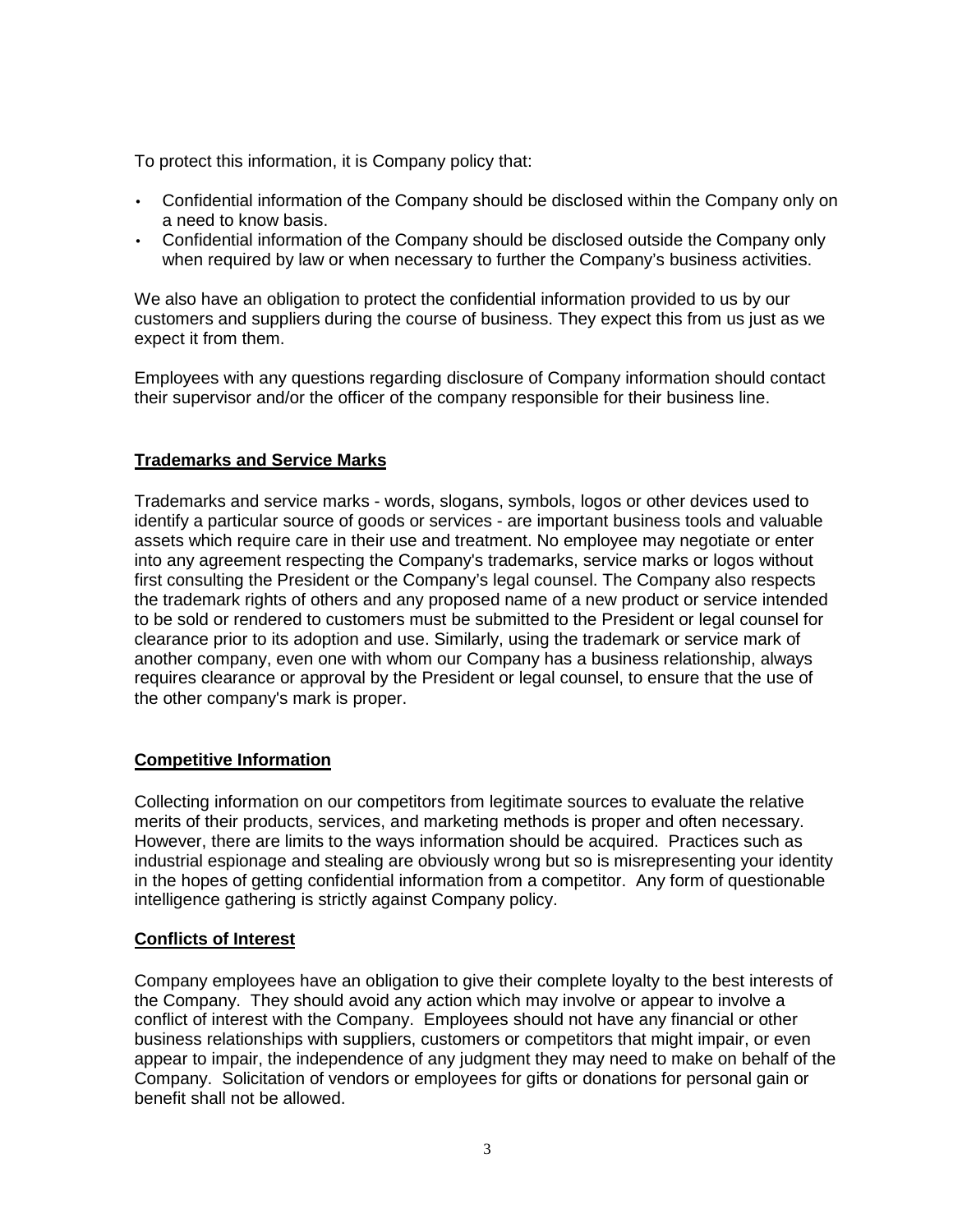Therefore, it is Company policy that employees may not:

- Perform services for or have a financial interest in an entity that is, or may become a supplier, customer, or competitor of the Company.
- Perform outside work or otherwise engage in any outside activity or enterprise that may interfere in any way with job performance or create a conflict with the Company's best interest.

Unless approved in advance by an employee's supervisor, neither an employee nor his or her spouse, domestic partner, or any other member of the employee's immediate family may directly or indirectly have a financial interest (whether as an investor, lender, employee or other service provider) in a competitor, or in a customer or supplier if that employee or his or her subordinates deal directly or indirectly with that customer or supplier in the course of his or her job with the Company.

It is the policy of the Company that no employee is to have a "free-lance" or "moonlighting" activity that will materially encroach on the time or attention which should be devoted to the employee's duties; adversely affect the quality of work performed; compete with the Company's activities; imply sponsorship or support by the Company of the outside employment or organization; or adversely affect the good name of the Company. All freelance or moonlighting activities require the prior written approval of the employee's supervisor. Employees who free-lance or moonlight may not use Company time, facilities, resources, or supplies for such work.

Employees are under a continuing obligation to disclose to their supervisors any situation that presents the possibility of a conflict or disparity of interest between the employee and the Company. Disclosure of any potential conflict is the key to remaining in full compliance with this policy.

Questions Employees Should Ask Themselves

- Could my outside business or financial interests adversely affect my job performance or my judgment on behalf of the Company?
- Can I reasonably conduct my business outside of normal company work hours and prevent any customers from contacting me at work?
- Will I be using Company equipment, materials, or proprietary information in my outside business?

#### Bribes

The Company's objective is to compete in the marketplace on the basis of superior products, services and competitive prices. No funds or assets of the Company shall be paid, loaned or otherwise disbursed as bribes, "kickbacks", or other payments designed to influence or compromise the conduct of the recipient; and no employee of the Company shall accept any funds or other assets (including those provided as preferential treatment to the employee for fulfilling his or her responsibilities), for assisting in obtaining business or for securing special concessions from the Company. A violation of the policy will subject the employee to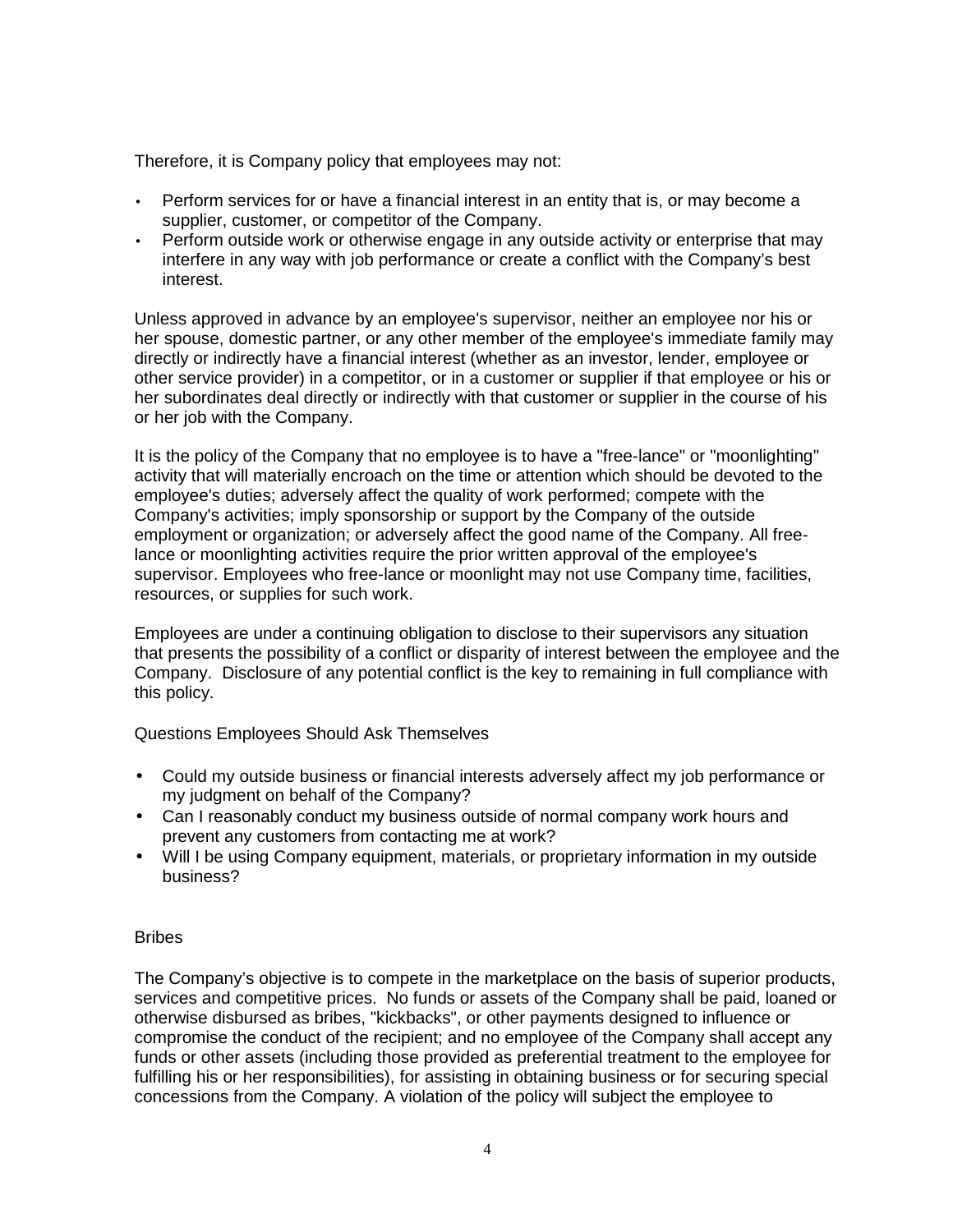disciplinary action, including termination.

### **Gifts**

No gift should be accepted from a supplier, vendor or customer unless the gift has insubstantial value and a refusal to accept it would be discourteous or otherwise harmful to the Company. Employees must receive approval from their supervisors before they accept any gift having a value over \$50.00. This applies equally to giving gifts to suppliers or vendors. Gifts of any amount or value should never be solicited.

## **Entertainment**

Appropriate business entertainment occurring in connection with business discussions or the development of business relationships is generally deemed appropriate in the conduct of official business. This may include business-related meals and trips, refreshments before or after the business meeting and occasional athletic, theatrical or cultural events. Entertainment in any form that would likely result in a feeling or expectation of personal obligation should not be extended or accepted.

## **Compliance and Antitrust Laws**

All Company employees are expected to comply with both the letter and spirit of all applicable federal, state and foreign antitrust laws. When any doubt exists as to the legality of any action or arrangement, the matter should be discussed with your supervisor and reviewed by the Company's legal counsel.

The federal government, most state governments, the European Economic Community and many foreign governments have enacted antitrust or "competition" laws. These laws prohibit "restraints of trade", which is certain conduct involving competitors, customers or suppliers in the marketplace. Their purpose is to ensure that markets for goods and services operate competitively and efficiently, so that customers enjoy the benefit of open competition among their suppliers and sellers similarly benefit from competition among their purchasers. In the United States and some other jurisdictions, violations of the antitrust laws can lead to substantial civil liability - triple the actual economic damages to a plaintiff. Moreover, violations of the antitrust laws are often treated as criminal acts that can result in felony convictions of both corporations and individuals.

Strict compliance with antitrust and competition laws around the world is essential. These laws are very complex. Some types of conduct are always illegal under the antitrust laws of the Untied States and many other countries. Employees and other representatives of the Company must be alert to avoid even the appearance of such conduct. These are:

- 1. Agreements with competitors:
- to set prices or any other economic terms of the sale, purchase or license of goods or services, to use a common method of setting prices, or to set any conditions of sale or purchase;
- on any terms of a bid or whether or not to bid;
- to allocate or limit customers, geographic territories, products or services, or not to solicit business from each other in one or more ways;
- not to do business with (to "boycott") one or more customers, suppliers, licensors or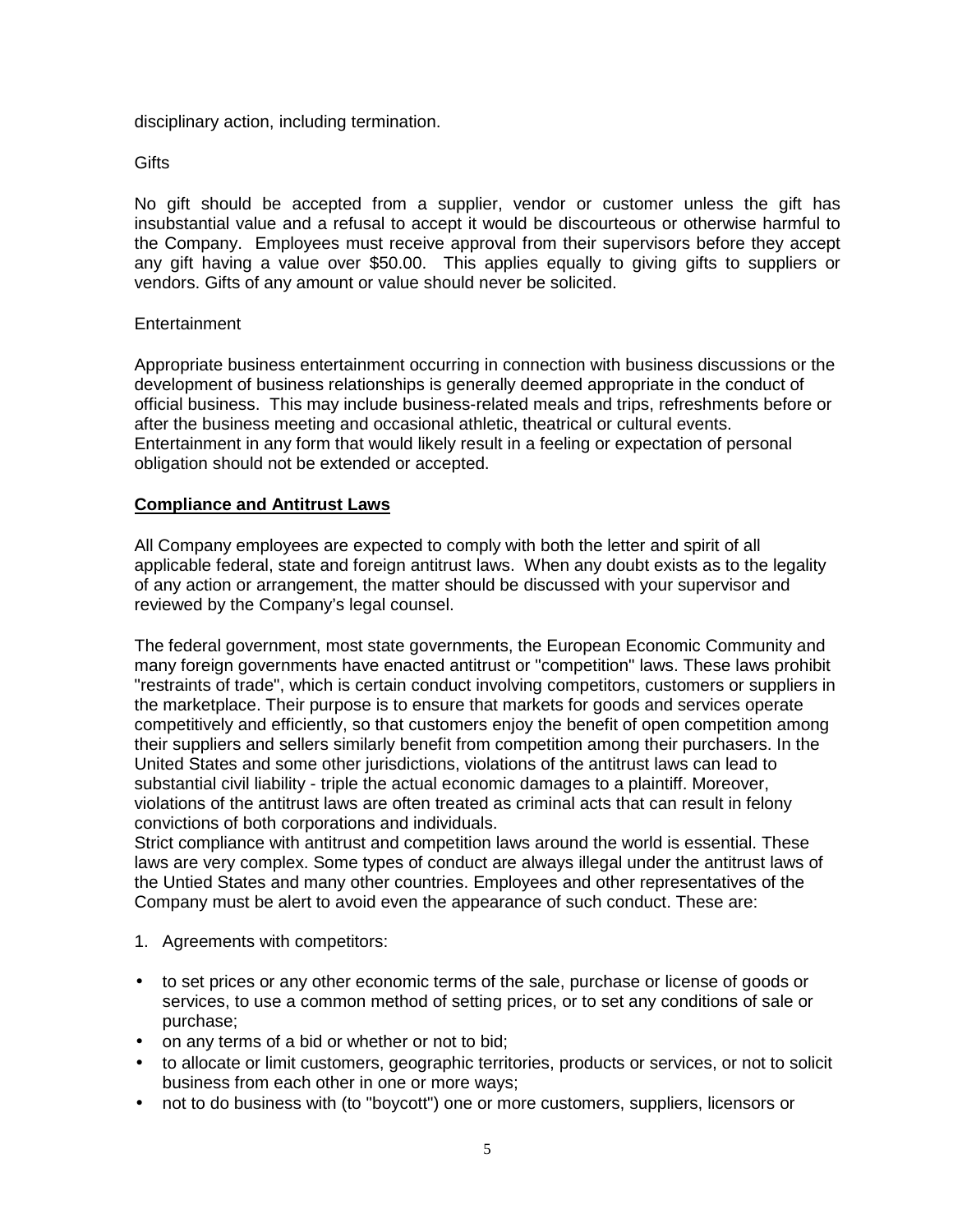licensees; and

- to limit production volume or research and development, to refrain from certain types of selling or marketing of goods or services, or to limit or standardize the features of products or services.
- 2. Agreements with customers or licensees on the minimum resale price or price levels (e.g., discounts) of the Company's goods or services.

Other activities are not absolutely illegal, but will be legal in some market situations and illegal in others. Some of these types of conduct involve agreements with third parties such as competitors, customers, suppliers, licensees or licensors. Others involve unilateral actions that may result in claims that the Company has monopolized or attempted to monopolize a market. These types of conduct are described below:

- "Predatory" pricing, or pricing below some level of cost, with the effect of driving at least some competition from the market;
- Exclusive dealing arrangements that require customers or licensees not to deal in the goods or services of the Company's competitor;
- Reciprocal purchase agreements that condition the purchase of a product on the seller's agreement to buy products from the other party;
- "Tying" arrangements, in which a seller conditions its agreement to sell a product or service that the buyer wants on the buyer's agreement to purchase a second product that the buyer would prefer not to buy or to buy elsewhere on better terms;
- "Bundling" or market share discounts in which the final price depends on the customer's purchase of multiple products or on allocating a specified percentage of its total purchases to the Company's products;
- "Price discrimination," or selling to different purchasers of the Company's products at different prices or on other different economic terms of the purchase, or offering different promotional allowances or services in connection with the customer's resale of the products, without complying with the specific exceptions permitted under the law; and
- Agreements with customers or licensees on the maximum resale price or price levels of the Company's goods or services.

This Code of Conduct is not intended as a comprehensive review of the antitrust laws, and is not a substitute for expert advice. If any employee has questions concerning a specific situation, he or she should contact the President or legal counsel before taking action.

## **Relationships with Public Officials**

Some employees do business with federal, state or local government agencies. All employees engaged in business with a governmental body or agency must know and abide by the specific rules and regulations covering relations with public agencies. Such employees must also conduct themselves in a manner that avoids any dealings which might be perceived as attempts to influence public officials in the performance of their official duties.

#### **Relationships with Foreign Markets**

Some employees do business in foreign markets. All employee or agents of the company must abide by the provisions of the Foreign Corrupt Practices Act (FCPA). The FCPA makes it unlawful to bribe foreign government officers to obtain or retain business. The Company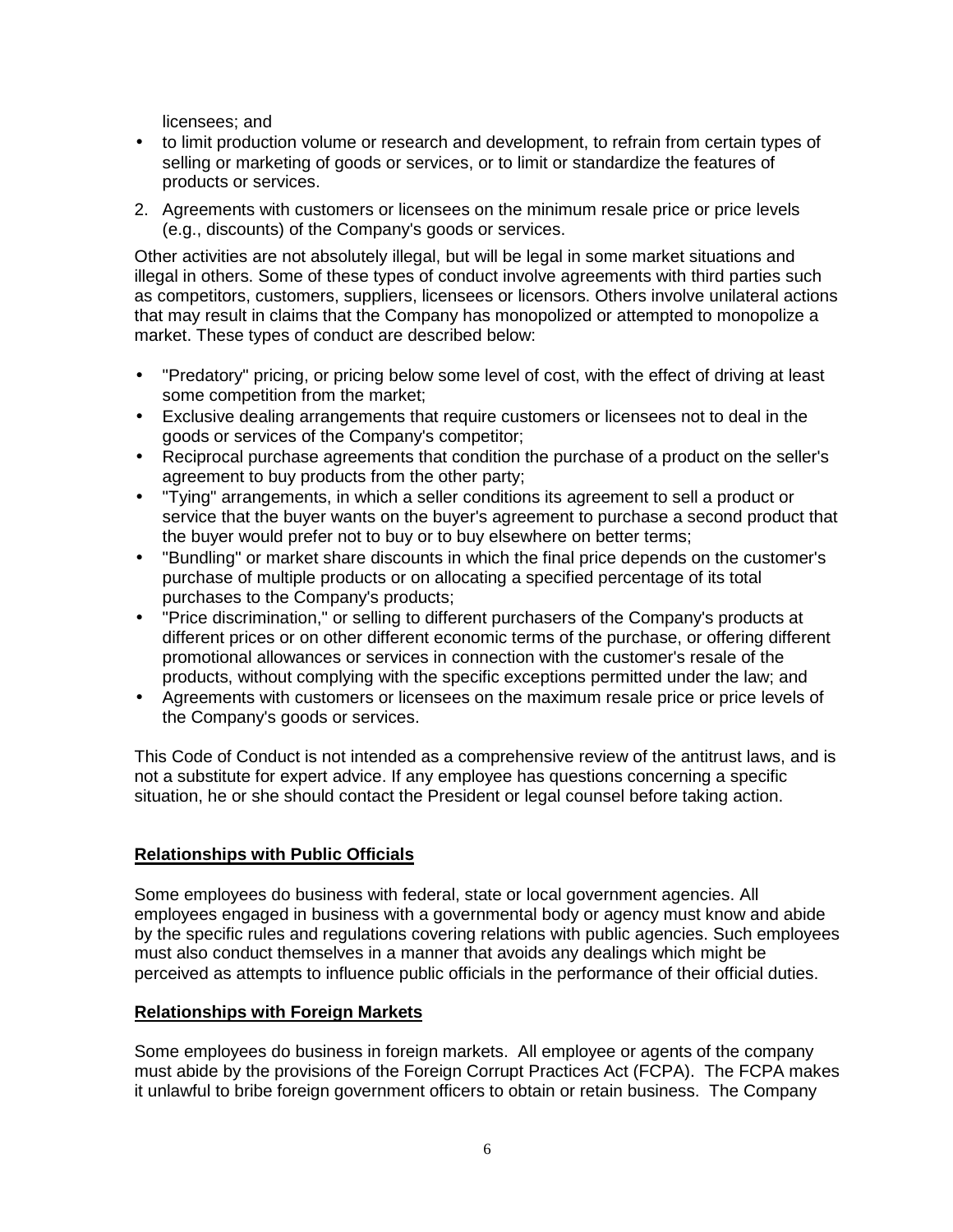may request an agent to give written consent to such compliance.

## **Trade Association Activity**

Contact with competitors at trade shows or trade association meetings is unavoidable. However, these contacts are not immune from antitrust law. Consequently, contact with competitors necessitated by these meetings should be as limited as possible and kept strictly to the subjects on the agenda for the meeting.

## **Delegation Of Authority**

Employees must never execute a document or otherwise commit the Company unless they have clear authority to do so. When in doubt, employees should contact their supervisor and/or the officer of the company responsible for their business line.

## **Employee Relations**

All employees and supervisors, regardless of level, shall endeavor to meet the following objectives:

- Respect each employee, worker and representative of customers, suppliers and contractors as an individual, showing courtesy and consideration and fostering personal dignity. Members of the management team shall use good judgment and exercise appropriate use of their influence and authority in their interactions with employees, customers, suppliers, contractors and partners;
- Make a commitment to and demonstrate equal treatment of all employees, workers, customers, suppliers and contractors without regard to race, color, gender, religion, age, national or original citizenship status, or disability;
- Provide a workplace free of harassment on the basis of race, color, gender, religion, age, national origin, disability; sexual orientation, or any other characteristic protected by law.
- Keep employees generally informed of the policies, plans and progress of the Company through regular communications;
- Afford employees a reasonable opportunity, consistent with the needs of the Company for training to become better skilled in their jobs;
- Encourage promotion from within, consistent with the needs of the Company, whenever qualified employees are available;
- Provide and maintain a safe, healthy and orderly workplace;
- Assure uniformly fair compensation and benefit practices that will attract, reward and retain employees.

## **Equal Employment Opportunity**

It is the policy of the Company to ensure equal treatment for all employees and applicants, regardless of race, color, religion, national origin, age, sex, sexual orientation or any other characteristic protected by law. This policy applies to all Company activities including, but not limited to, recruiting, hiring, training, transfers, promotions and benefits.

## **Environmental Policy**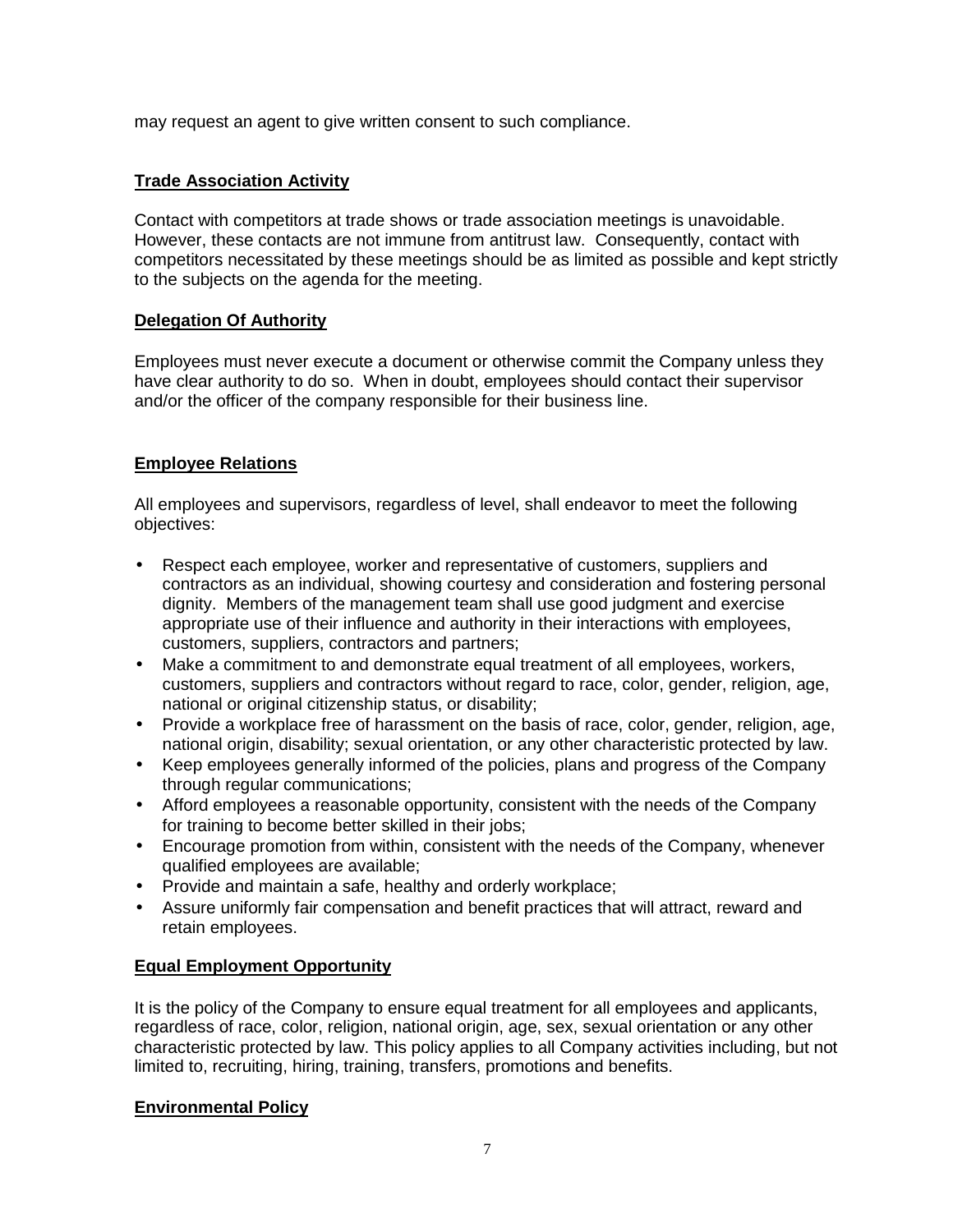The Company is committed to conducting its business in compliance with all applicable environmental and workplace laws and regulations in a manner that has the highest regard for the safety and well being of its employees and the general public. Therefore, the Company expects all employees to do their utmost to abide by the letter and spirit of these laws and regulations. These laws and regulations must be strictly followed. Employees with questions regarding the requirements that apply to their work area should contact the Corporate Manager, Safety and Regulatory Compliance or a Regional Compliance Specialist.

## **Political Activity and Contributions**

It is Company policy that no corporate funds may be used to make political contributions of any kind to any candidate or political party. This prohibition covers not only direct contributions but also indirect assistance or support of candidates or political parties through the purchase of tickets to special dinners or other fund-raising events, and the furnishing of any other goods, services, or equipment to political parties or committees. Political contributions or activities by individuals on their own behalf are, of course, permissible. No person may be reimbursed directly or indirectly by the Company for any political contribution or for the cost of attending any political event.

#### **Record Management**

The Vice-President of Finance has Company-wide responsibility for developing, administering and coordinating the record management, and issuing guideline for specific type of documents. Records should be maintained to comply with applicable statutory, regulatory or contractual requirements, as well as those pursuant to prudent business practices.

The space available for the storage of Company documents, both on paper and electronic, is limited and expensive. Therefore, periodic discarding of documents is necessary. On the other hand, there are legal requirements that certain records be retained for specific periods of time. Before disposing of documents, employees should consult the Company Records Retention Policy. Employees who are unsure about the need to keep particular documents should consult with their supervisor, so that a judgment can be made as to the likelihood that the documents will be needed.

Whenever it becomes apparent that documents of any type will be required in connection with a lawsuit or government investigation, all possibly relevant documents should be preserved, and ordinary disposal or alteration of documents pertaining to the subjects of the litigation or investigation should be immediately suspended. If an employee is uncertain whether documents under his or her control should be preserved because they might relate to a lawsuit or investigation, he or she should contact the President or the Company's legal counsel.

#### **Books and Records**

The Company shall make and keep books, invoices, records and accounts that, in reasonable detail, accurately and fairly reflect the transactions and dispositions of the assets of the Company. Each employee shall maintain accurate and fair records of transactions,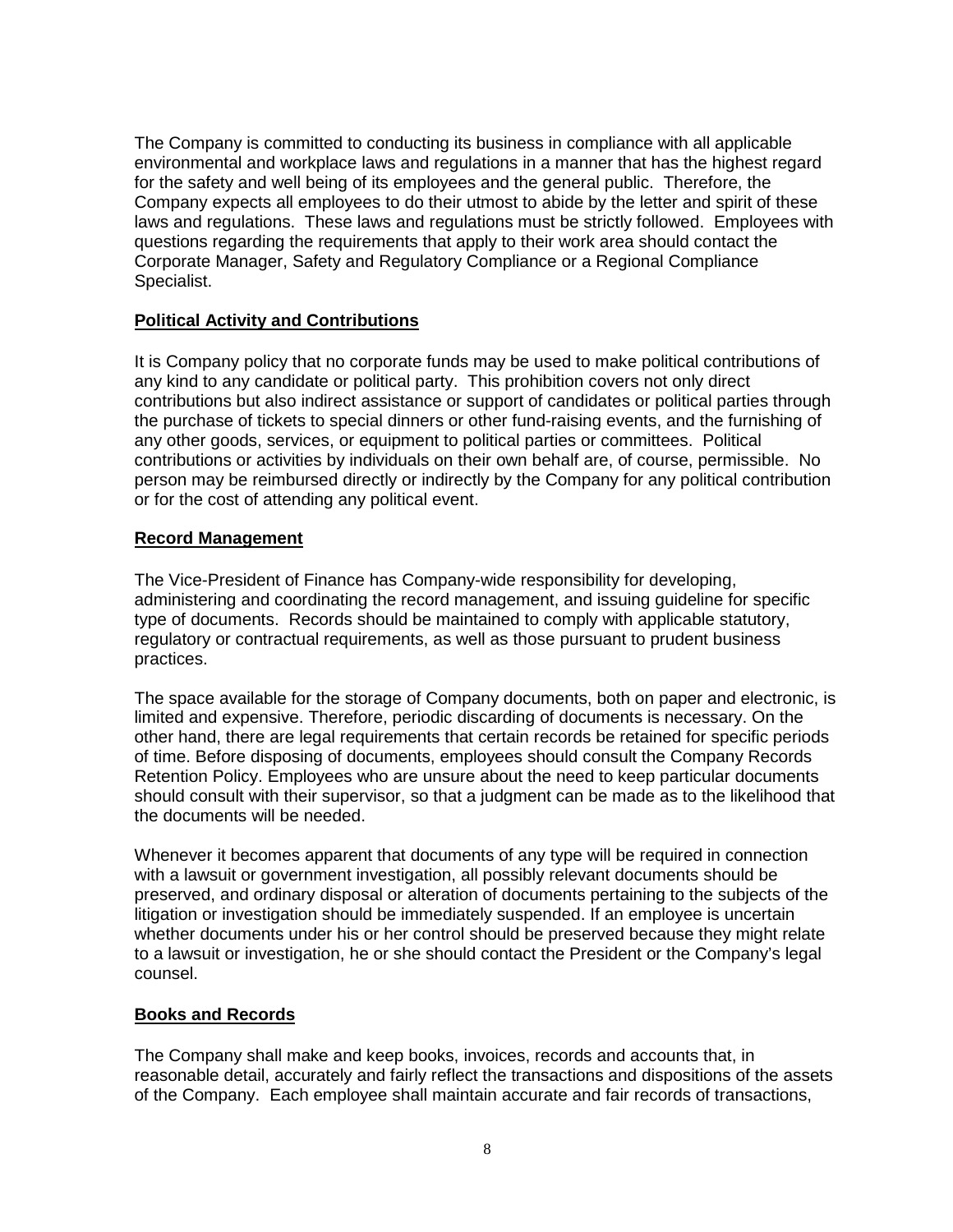time reports, expense accounts, and other company records. All employees with supervisory duties should establish and implement appropriate internal accounting controls over all areas of their responsibility to ensure the safeguarding of the assets of the Company and the accuracy of its financial records and reports. The Company has adopted controls in accordance with internal needs and the requirements of applicable laws and regulations. These established accounting practices and procedures must be followed to assure the complete and accurate recording of all transactions. All staff, within their areas of responsibility, is expected to adhere to these procedures, as directed by appropriate Company officers.

Any accounting adjustments that materially depart from GAAP (Generally Accepted Accounting Principles) must be approved by the Audit Committee and reported to the Company's independent auditors. In addition, all material off-balance-sheet transactions, arrangements and obligations, contingent or otherwise, and other relationships of the Company with unconsolidated entities or other persons that may have material current or future effects on the financial condition, changes in financial condition, results of operations, liquidity, capital expenditures, capital resources or significant components of revenues or expenses must be disclosed to the Audit Committee and the Company's independent auditors.

No employee or non-employee director may interfere with or seek to improperly influence, directly or indirectly, the auditing of the Company's financial records. Violation of these provisions shall result in disciplinary action, up to and including termination, and may also subject the violator to substantial civil and criminal liability.

All Company books, records, accounts, funds and assets must be maintained to reflect fairly and accurately the underlying transactions and disposition of company business in reasonable detail. No entries will be made that intentionally conceal or disguise the true nature of any Company transaction.

In this respect, the following guidelines must be followed:

- No undisclosed, unrecorded, or "off-book" funds or assets should be established for any purpose
- No false or fictitious invoices should be created
- No false or artificial entries should be made or misleading reports issued
- Assets and liabilities of the Company shall be recognized and stated in accordance with company's standard practices and GAAP

If an employee becomes aware of any improper transaction or accounting practice concerning the resources of the Company, he or she should report the matter immediately to his or her supervisor or to a member of the Audit Committee. Employees may also file a confidential, anonymous complaint with the President or any member of the Audit Committee if they have information regarding questionable accounting or auditing matters. There will be no retaliation against employees who disclose questionable accounting or auditing matters.

## **COMPLIANCE**

## **Reporting Violations of Company Policies**